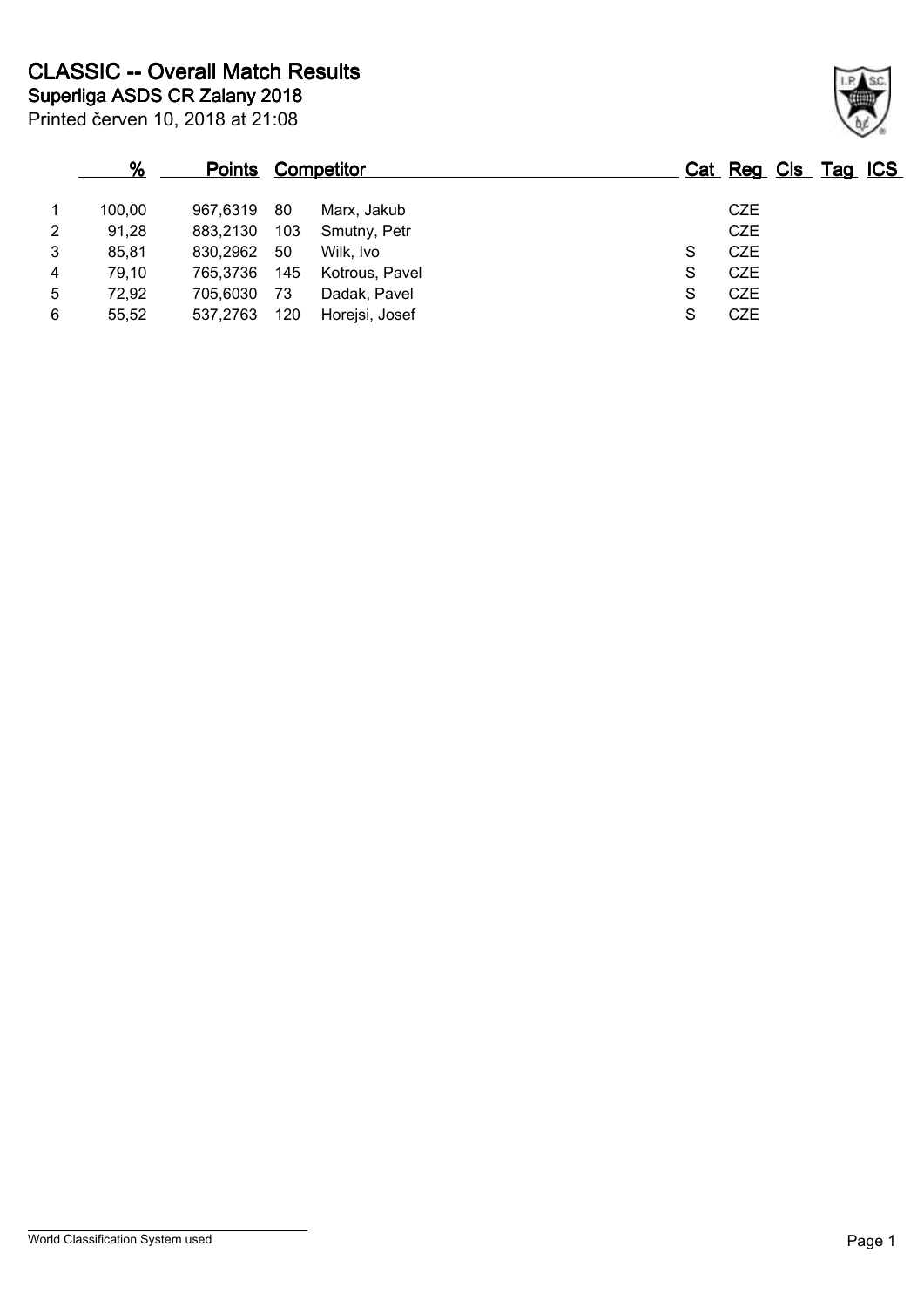| $\frac{9}{6}$ | <u>Points</u> |     |                     |                   |            |  |                     |
|---------------|---------------|-----|---------------------|-------------------|------------|--|---------------------|
| 100,00        | 938,5429      | 107 | Horinek, Milos      |                   | <b>CZE</b> |  |                     |
| 91,64         | 860,1009      | 116 | Sustrova, Katerina  | L                 | <b>CZE</b> |  |                     |
| 84,32         | 791,3935      | 137 | Sery, Jiri          | S                 | <b>CZE</b> |  |                     |
| 82,43         | 773,6432      | 27  | Marik, Milan        |                   | <b>CZE</b> |  |                     |
| 79,65         | 747,5925      | 150 | Havranek, Rostislav |                   | <b>CZE</b> |  |                     |
| 76,58         | 718,7816      | 111 | Rataj, Jan          | S                 | <b>CZE</b> |  |                     |
| 76,51         | 718,1194      | 115 | Sustr, Milos        | SS                | <b>CZE</b> |  |                     |
| 75,04         | 704.3120      | 82  | Schlette, Karsten   | S                 | <b>GER</b> |  |                     |
| 66,16         | 620,9841      | 67  | Marousek, Petr      | S                 | <b>CZE</b> |  |                     |
| 66,13         | 620,6917      | 133 | Mokra, Michaela     | L                 | <b>CZE</b> |  |                     |
| 62,33         | 585,0271      | 113 | Stankova, Jana      | L                 | <b>CZE</b> |  |                     |
| 62,05         | 582,3637      | 127 | Vohnout, Martin     | SS                | <b>CZE</b> |  |                     |
| 53,74         | 504,3973      | 76  | Fryzek st., Lubor   | S                 | <b>CZE</b> |  |                     |
| 42,93         | 402,8874      | -3  | Herbst, Alexander   |                   | <b>CZE</b> |  |                     |
|               |               |     |                     | <b>Competitor</b> |            |  | Cat Reg Cls Tag ICS |

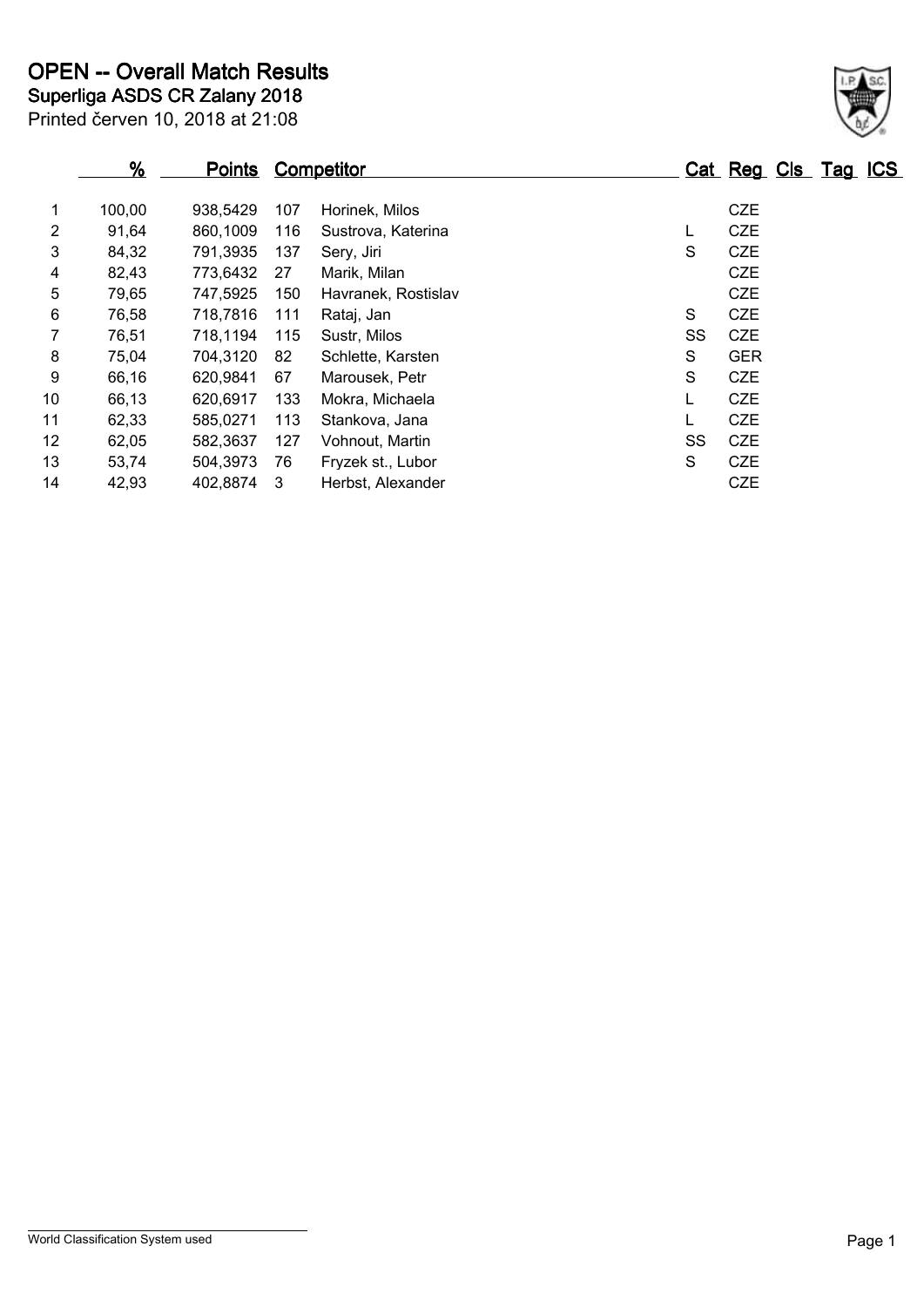**PRODUCTION -- Overall Match Results**

Printed červen 10, 2018 at 21:08

# **Superliga ASDS CR Zalany 2018**

|                | <u>%</u> | <b>Points Competitor</b> |                |                     |               | Cat Reg Cls Tag ICS |  |  |
|----------------|----------|--------------------------|----------------|---------------------|---------------|---------------------|--|--|
| 1              | 100,00   | 969,6119                 | 128            | Zapletal, Miroslav  |               | CZE                 |  |  |
| $\overline{2}$ | 97,61    | 946,4410                 | 48             | Stepan, Michal      |               | <b>CZE</b>          |  |  |
| 3              | 84,62    | 820,5164                 | $\mathbf{1}$   | Bindik, Frantisek   |               | CZE                 |  |  |
|                | 83,86    |                          | 114            | Svoboda, Pavel      |               | CZE                 |  |  |
| 4              |          | 813,1384                 |                |                     |               |                     |  |  |
| 5              | 83,24    | 807,1307                 | 129            | Zverina, David      |               | CZE                 |  |  |
| $\,6$          | 82,85    | 803,3178                 | 110            | Nemecek, Zdenek     | SS            | CZE                 |  |  |
| $\overline{7}$ | 76,67    | 743,3580                 | 152            | Kuzel, Zdenek       |               | CZE                 |  |  |
| 8              | 76,58    | 742,5349                 | 34             | Zicha, Josef        |               | CZE                 |  |  |
| 9              | 74,62    | 723,5263                 | 18             | Hakala, Jiri        |               | CZE                 |  |  |
| 10             | 74,34    | 720,8302                 | 165            | Manolevski, Michael |               | CZE                 |  |  |
| 11             | 73,37    | 711,4061                 | 88             | Frinta, Petr        |               | CZE                 |  |  |
| 12             | 72,85    | 706,3402                 | 56             | Chabr, Pavel        |               | CZE                 |  |  |
| 13             | 71,87    | 696,8958                 | 161            | Richter, Jakub      |               | CZE                 |  |  |
| 14             | 71,61    | 694,2946                 | 144            | Kapral, Vojtech     |               | CZE                 |  |  |
| 15             | 71,41    | 692,4408                 | 64             | Hindermann, Steffen |               | <b>GER</b>          |  |  |
| 16             | 70,07    | 679,4328                 | $\overline{4}$ | Kohout, Jaromir     |               | CZE                 |  |  |
| 17             | 67,17    | 651,3229                 | 62             | Fleischer, Thomas   | ${\mathsf S}$ | <b>GER</b>          |  |  |
| 18             | 65,60    | 636,0657                 | 126            | Tichy, Lukas        | J             | CZE                 |  |  |
| 19             | 65,57    | 635,8034                 | 29             | Pavlicek, Karel     |               | CZE                 |  |  |
| 20             | 65,50    | 635,0982                 | 49             | Ulehla, Gejza       |               | CZE                 |  |  |
| 21             | 64,97    | 629,9418                 | 81             | Novotny, Jiri       | ${\mathsf S}$ | <b>CZE</b>          |  |  |
| 22             | 64,24    | 622,9040                 | 47             | Selichar, Daniel    |               | CZE                 |  |  |
| 23             | 64,11    | 621,6032                 | 38             | Leitner, Benjamin   |               | CZE                 |  |  |
| 24             | 63,66    | 617,2436                 | $\overline{7}$ | Petrik, Martin      |               | CZE                 |  |  |
| 25             | 62,82    | 609,0775                 | 130            | Broz, Jakub         | J             | CZE                 |  |  |
| 26             | 62,71    | 608,0756                 | 31             | Sljapnikov, Petr    |               | CZE                 |  |  |
| 27             | 62,06    | 601,6982                 | 55             | Frydl, Vaclav       |               | CZE                 |  |  |
| 28             | 61,97    | 600,8980                 | 124            | Laburda, Jiri       |               | CZE                 |  |  |
| 29             | 61,69    | 598,1917                 | 74             | Feix, Radim         |               | CZE                 |  |  |
| 30             | 61,03    | 591,7263                 | 70             | Schwarz, Florian    | SS            | <b>GER</b>          |  |  |
| 31             | 59,71    | 578,9966                 | 132            | Hobza, Lukas        |               | CZE                 |  |  |
| 32             | 59,54    | 577,3073                 | 51             | Bernard, Petr       |               | <b>CZE</b>          |  |  |
| 33             | 59,34    | 575,3415                 | 141            | Geiger, Michael     | S             | <b>GER</b>          |  |  |
| 34             | 58,26    | 564,8687                 | 14             | Beran, Jakub        |               | CZE                 |  |  |
| 35             | 57,82    | 560,6268                 | 68             | Medulan, Ladislav   |               | CZE                 |  |  |
| 36             | 57,72    | 559,6226                 | 24             | Kysela, Milos       | ${\mathsf S}$ | CZE                 |  |  |
| 37             | 56,60    | 548,7891                 | 60             | Silhan, Jiri        |               | CZE                 |  |  |
| 38             | 56,59    | 548,6961                 | 46             | Strnad, Ivo         | ${\mathsf S}$ | CZE                 |  |  |
| 39             | 54,78    | 531,1155                 | 97             | Jires, Pavel        | S             | CZE                 |  |  |
| 40             | 53,52    | 518,9767                 | 59             | Petran, Pavel       |               | <b>CZE</b>          |  |  |
| 41             | 53,01    | 513,9883                 | 63             | Fleischer, Claudia  | L             | <b>GER</b>          |  |  |
| 42             | 52,97    | 513,5688                 | 19             | Horky, Pavel        | $\mathsf S$   | CZE                 |  |  |
| 43             | 52,70    | 510,9515                 | 135            | Samek, Petr         |               | CZE                 |  |  |
| 44             | 52,23    | 506,4757                 | 52             | Bizek, Vojtech      | $\mathsf S$   | CZE                 |  |  |
| 45             | 51,64    | 500,7010                 | 158            | Muzik, Pavel        |               | CZE                 |  |  |
| 46             | 50,44    | 489,0615                 | 125            | Mazak, Jaroslav     |               | CZE                 |  |  |
| 47             | 48,82    | 473,3195                 | 79             | Kovarik, Milan      | ${\mathsf S}$ | CZE                 |  |  |
|                |          |                          |                |                     |               |                     |  |  |
| 48             | 47,07    | 456,3809                 | 84             | Stastny, Petr       |               | CZE                 |  |  |

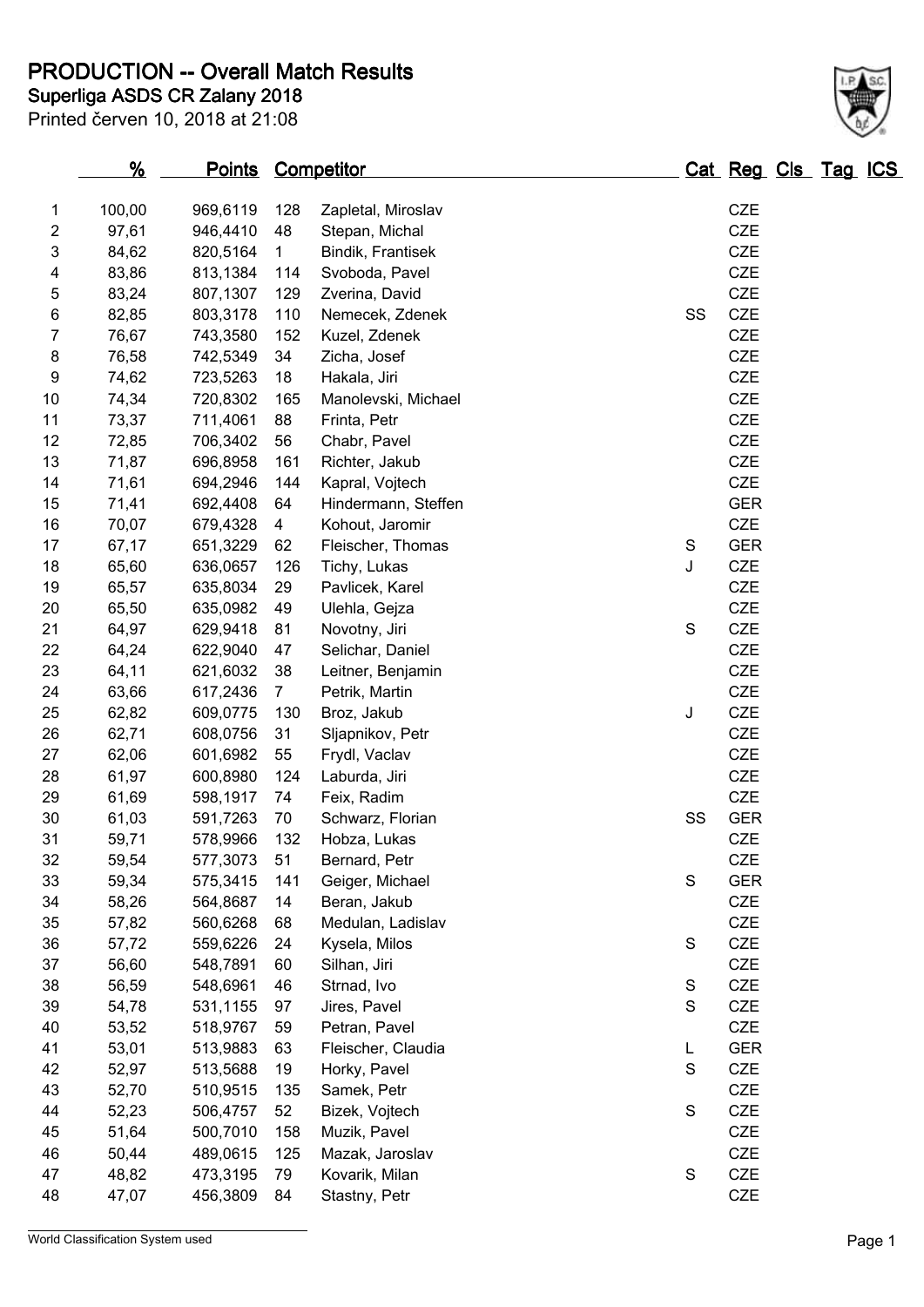**Superliga ASDS CR Zalany 2018 PRODUCTION -- Overall Match Results**

|    | %     | <b>Points</b> |     | <b>Competitor</b>    |    | Cat Reg Cls Tag ICS |  |
|----|-------|---------------|-----|----------------------|----|---------------------|--|
| 49 | 46,08 | 446.8393      | 138 | Tischlerova, Marketa |    | <b>CZE</b>          |  |
| 50 | 44,77 | 434,1397      | 109 | Mucka, Karel         | SS | CZE                 |  |
| 51 | 44,49 | 431.4031      | -32 | Vavrouskova, Pavla   |    | <b>CZE</b>          |  |
| 52 | 44,01 | 426.7470      | 58  | Oklestek, Tomas      |    | <b>CZE</b>          |  |
| 53 | 36,74 | 356,2326      | 142 | Jandova, Marcela     |    | <b>CZE</b>          |  |
| 54 | 36,41 | 353,0338      | - 8 | Schmidt, Rainer      | S  | <b>GER</b>          |  |
| 55 | 28,38 | 275,1634      | 69  | Reinhardt, Thomas    |    | <b>GER</b>          |  |
| 56 | 23,58 | 228,5923      | 57  | Lisova, Katerina     |    | <b>CZE</b>          |  |

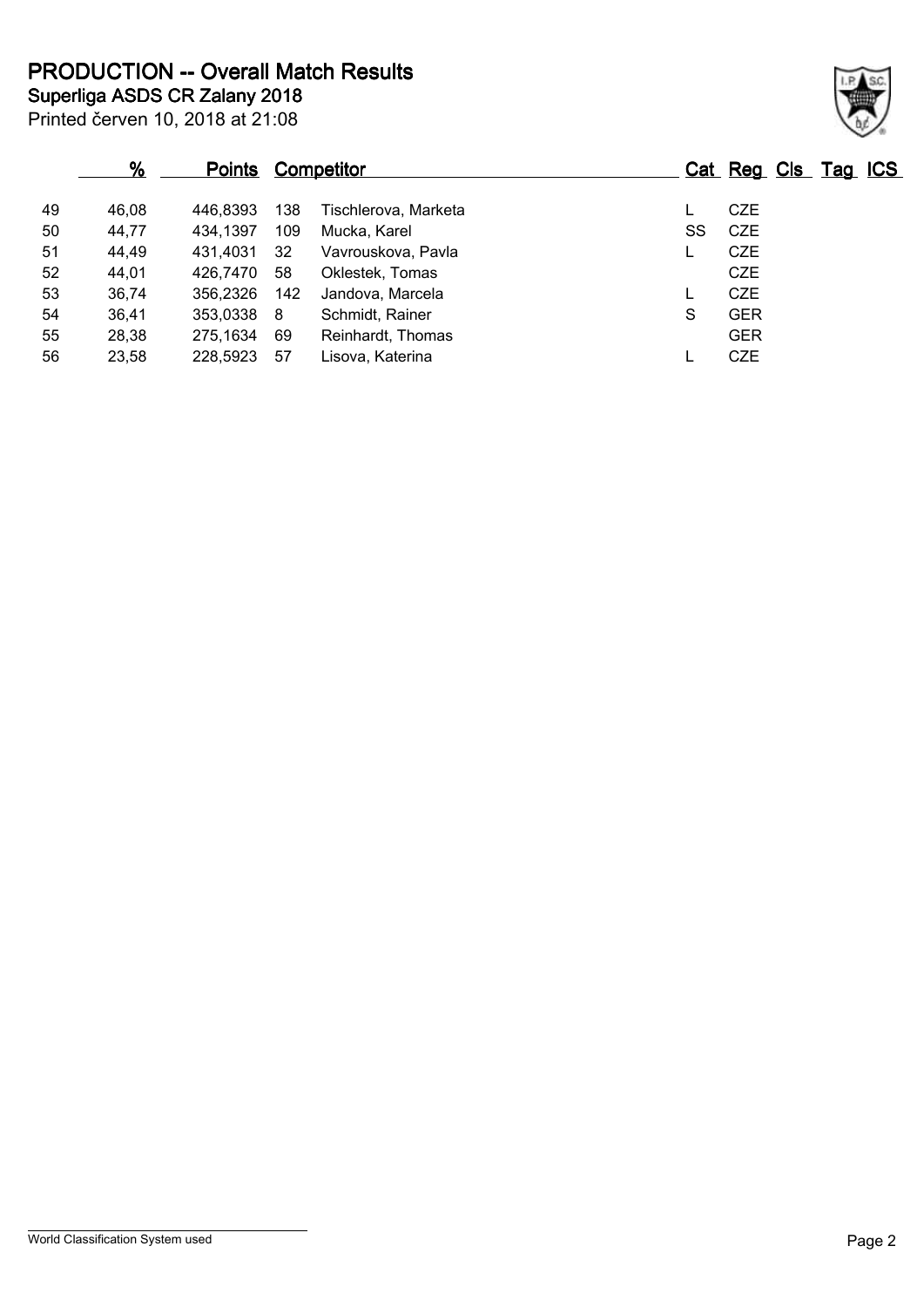**PRODUCTION OPTICS -- Overall Match Results**

## Printed červen 10, 2018 at 21:08 **Superliga ASDS CR Zalany 2018**

|                | <u>%</u> | <b>Points</b> |     | <b>Competitor</b> |    |            | Cat Reg Cls Tag ICS |  |
|----------------|----------|---------------|-----|-------------------|----|------------|---------------------|--|
| 1              | 100,00   | 978,5724      | 86  | Bindik, Franta    |    | <b>CZE</b> | <b>PPC</b>          |  |
| $\overline{2}$ | 88,21    | 863,2349      | 160 | Valasik, Petr     |    | <b>CZE</b> |                     |  |
| 3              | 88,02    | 861,3120      | 65  | Kostak, Jan       |    | <b>CZE</b> |                     |  |
| 4              | 81,09    | 793,4967      | 92  | Stransky, Viktor  |    | <b>CZE</b> |                     |  |
| 5              | 80,75    | 790,1687      | 153 | Landl, Radek      |    | <b>CZE</b> |                     |  |
| 6              | 80,02    | 783,0592      | 89  | Novotny, Marek    |    | <b>CZE</b> |                     |  |
| $\overline{7}$ | 77,25    | 755,9322      | 166 | Frinta, Petr P    |    | <b>CZE</b> |                     |  |
| 8              | 77,24    | 755.8737      | 95  | Zolnay, Pavol A   |    | <b>CZE</b> |                     |  |
| 9              | 76,75    | 751,0884      | 45  | Stahl, Robert     |    | <b>CZE</b> | <b>PPC</b>          |  |
| 10             | 74,92    | 733,1795      | 41  | Kopriva, Martin   |    | <b>CZE</b> | <b>PPC</b>          |  |
| 11             | 72,92    | 713,6223      | 91  | Polivka, Vladimir | SS | <b>CZE</b> |                     |  |
| 12             | 71,94    | 704,0313      | 94  | Zolnay, Anna A    |    | <b>CZE</b> |                     |  |
|                |          |               |     |                   |    |            |                     |  |

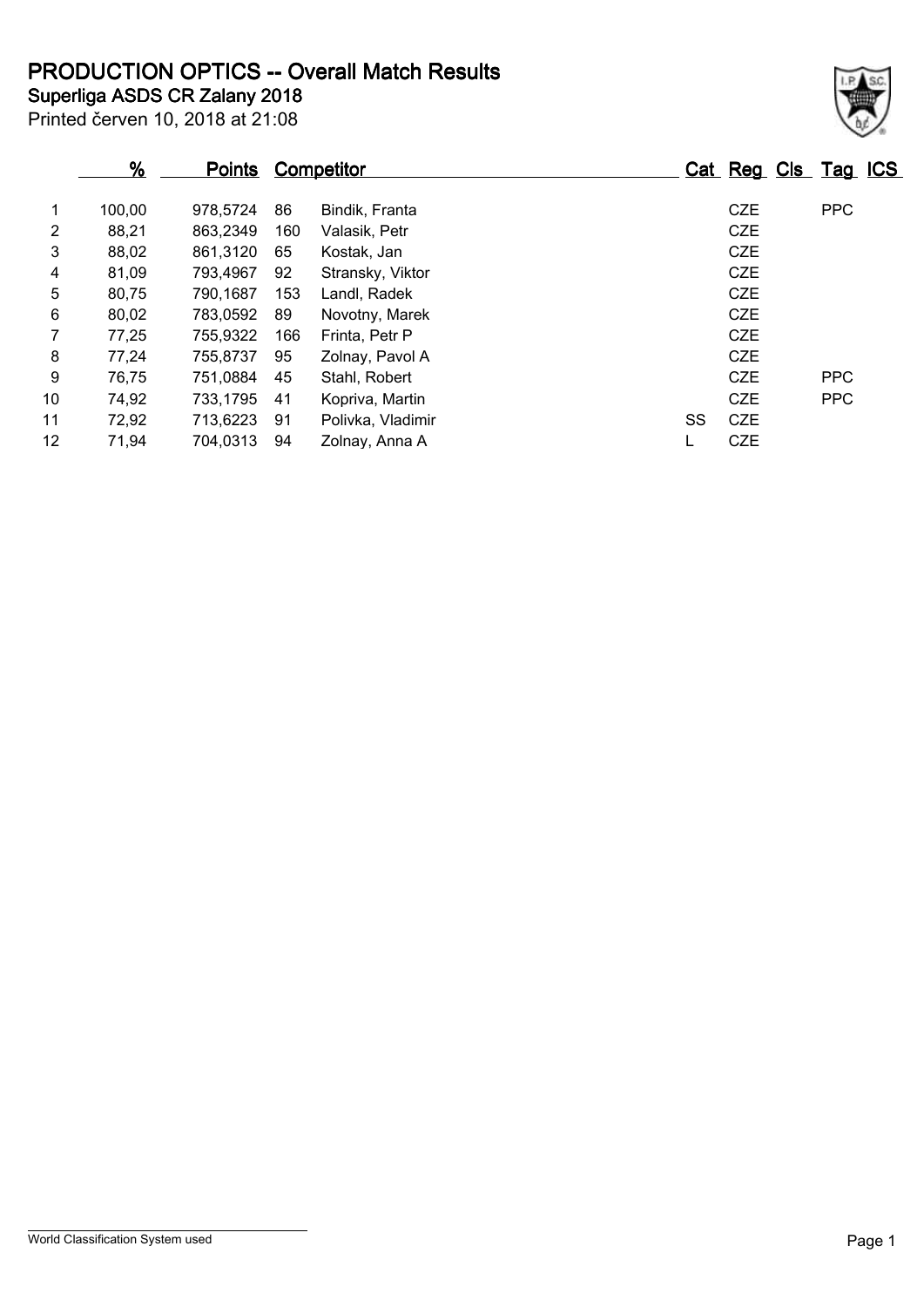| %      |             | <b>Points Competitor</b> | Cat Reg Cls Tag ICS |  |
|--------|-------------|--------------------------|---------------------|--|
| 100.00 | 957.4618    | 146 Rossl, Karel         | CZE<br>S.           |  |
| 84.87  | 812,6096 30 | Prepletany, Jan          | SS CZE              |  |

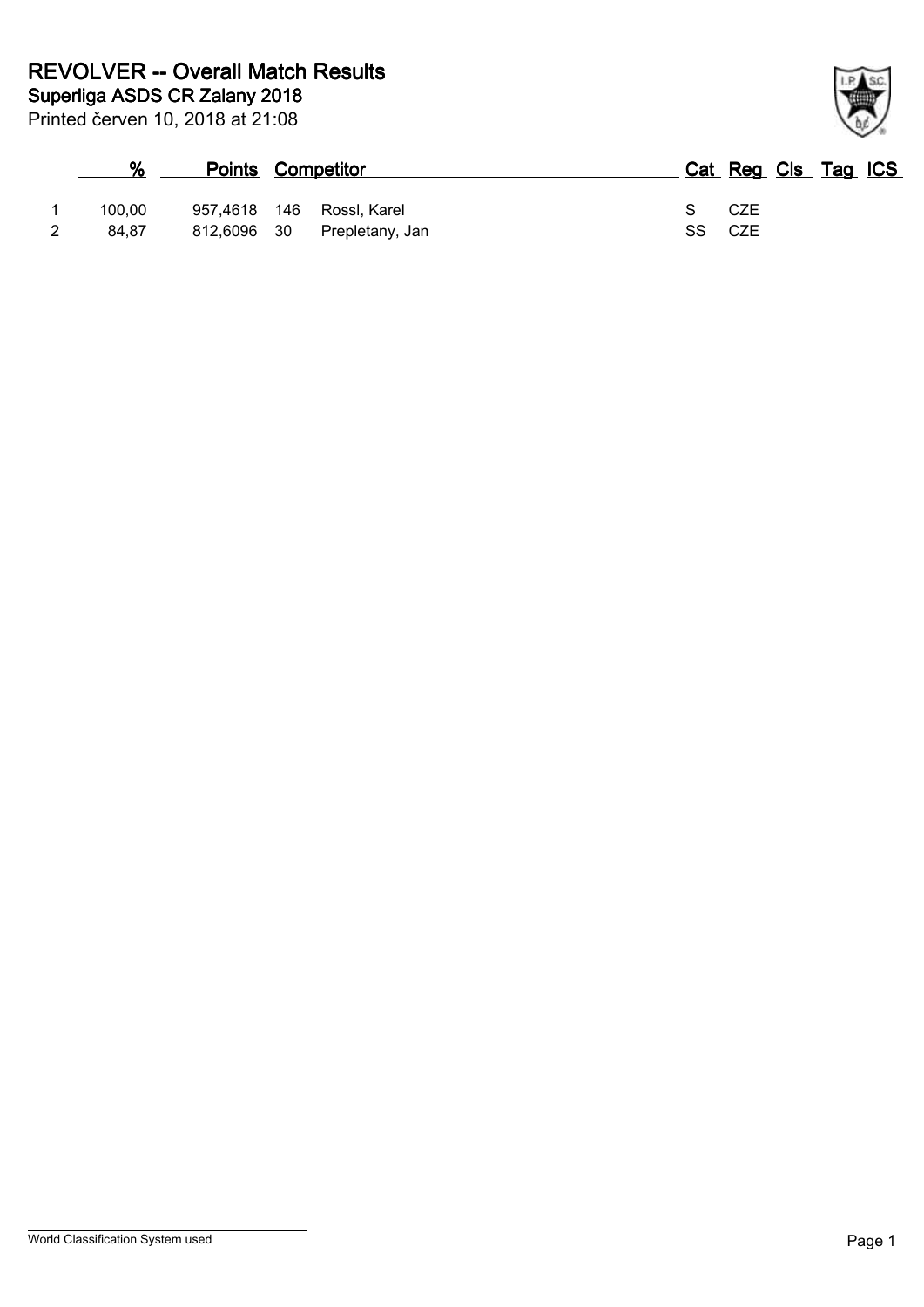**STANDARD -- Overall Match Results**

Printed červen 10, 2018 at 21:08

### **Superliga ASDS CR Zalany 2018**

|                         | <u>%</u>       | <b>Points Competitor</b> |                |                          |               | <u>Cat Reg Cls Tag ICS</u> |  |  |
|-------------------------|----------------|--------------------------|----------------|--------------------------|---------------|----------------------------|--|--|
| 1                       | 100,00         | 926,8562                 | 154            | Liehne, Zdenek           |               | <b>CZE</b>                 |  |  |
| $\overline{\mathbf{c}}$ | 95,20          | 882,4109                 | 159            | Quindi Vallerga, Gaston  |               | <b>ARG</b>                 |  |  |
| 3                       | 90,80          | 841,6090                 | 10             | Znamenacek, Petr         |               | CZE                        |  |  |
| 4                       | 88,55          | 820,7633                 | 102            | Riha, Michal             |               | CZE                        |  |  |
| 5                       | 85,15          | 789,1977                 | 117            | Vaclavik, Jaroslav       |               | CZE                        |  |  |
| $\,6$                   | 84,91          | 787,0381                 | $\overline{2}$ | Cehelsky, Petr           |               | CZE                        |  |  |
| 7                       | 83,12          | 770,4005                 | 155            | Liehne, Jan              |               | CZE                        |  |  |
| 8                       | 82,77          | 767,1272                 | 151            | Kubik, Karel             |               | CZE                        |  |  |
| $\boldsymbol{9}$        | 82,41          | 763,8534                 | 61             | Fleischer, Alexander     |               | <b>GER</b>                 |  |  |
| 10                      | 76,36          | 707,7759                 | 118            |                          |               | CZE                        |  |  |
| 11                      |                |                          | 104            | Bocarov, Vasil           | S             | CZE                        |  |  |
| 12                      | 75,45<br>73,13 | 699,3368                 | 40             | Soustar, Ivo             |               | CZE                        |  |  |
|                         |                | 677,7791                 |                | Heglas, Jakub            |               | CZE                        |  |  |
| 13                      | 72,29          | 670,0536                 | 17             | Habasko, Miloslav        |               |                            |  |  |
| 14                      | 70,76          | 655,8487                 | 134            | Novotný, Jaroslav        |               | CZE                        |  |  |
| 15                      | 69,18          | 641,1744                 | 157            | Liehne, Irena            | L             | <b>CZE</b>                 |  |  |
| 16                      | 68,17          | 631,8824                 | 98             | Kratochvil, Milos        | $\mathbf S$   | CZE                        |  |  |
| 17                      | 67,68          | 627,2963                 | 121            | Horejsi, Michaela        | L             | CZE                        |  |  |
| 18                      | 67,54          | 625,9876                 | 12             | Zolnay, Pavol            |               | <b>SVK</b>                 |  |  |
| 19                      | 67,31          | 623,9032                 | 96             | Batek, Jaroslav          | SS            | <b>CZE</b>                 |  |  |
| 20                      | 67,17          | 622,5892                 | 35             | Simek, Frantisek         | SS            | CZE                        |  |  |
| 21                      | 66,84          | 619,5457                 | 15             | Cerny, Vaclav            |               | CZE                        |  |  |
| 22                      | 66,77          | 618,8445                 | 75             | Fryzek, Lubor            |               | CZE                        |  |  |
| 23                      | 65,84          | 610,2542                 | 140            | Zeman, Marcel            |               | CZE                        |  |  |
| 24                      | 65,77          | 609,5635                 | 13             | Benes, Stanislav         | S             | CZE                        |  |  |
| 25                      | 65,65          | 608,4892                 | 72             | Weingartner, Tomas       | SS            | CZE                        |  |  |
| 26                      | 63,60          | 589,4802                 | 105            | Turkova, Eva             | L.            | <b>CZE</b>                 |  |  |
| 27                      | 63,34          | 587,1098                 | 106            | Zakostelecky, Frantisek  | SS            | CZE                        |  |  |
| 28                      | 63,19          | 585,6378                 | 22             | Kuchta, Miroslav         | $\mathsf S$   | <b>CZE</b>                 |  |  |
| 29                      | 63,12          | 584,9904                 | 78             | Kolisch, Petr            | $\mathsf S$   | CZE                        |  |  |
| 30                      | 62,07          | 575,2930                 | 39             | Cihelna, Petr            |               | CZE                        |  |  |
| 31                      | 61,29          | 568,0723                 | 33             | Volhejn, Ladislav        |               | <b>CZE</b>                 |  |  |
| 32                      | 60,07          | 556,7357                 | 6              | Petrik, Jan              | S             | <b>CZE</b>                 |  |  |
| 33                      | 59,44          | 550,8991                 | 139            | Volesak, Jan             |               | <b>CZE</b>                 |  |  |
| 34                      | 59,16          | 548,3562                 | 42             | Ptackova Misarova, Petra | L             | CZE                        |  |  |
| 35                      | 59,16          | 548,3084                 | 54             | Elstner, Marek           |               | CZE                        |  |  |
| 36                      | 57,76          | 535,3559                 | 83             | Soucek, Jan              |               | CZE                        |  |  |
| 37                      | 55,39          | 513,3661                 | 101            | Paul, Petr               |               | CZE                        |  |  |
| 38                      | 53,70          | 497,7175                 | 11             | Zolnay, Anna B           | L             | CZE                        |  |  |
| 39                      | 52,60          | 487,4917                 | 136            | Sykora, Josef            |               | CZE                        |  |  |
| 40                      | 52,36          | 485,2897                 | 163            | Cerny, Marek             | J             | CZE                        |  |  |
| 41                      | 51,87          | 480,7409                 | 16             | Fiala, Vlastimil         | ${\mathsf S}$ | CZE                        |  |  |
| 42                      | 51,83          | 480,3513                 | 23             | Kuchtova, Jana           | L             | CZE                        |  |  |
| 43                      | 50,83          | 471,1409                 | 20             | Janouch, Pavel           |               | CZE                        |  |  |
| 44                      | 50,63          | 469,2435                 | 36             | Hradek, Martin           |               | CZE                        |  |  |
| 45                      | 50,37          | 466,8152                 | 156            | Liehne st., Jan          | SS            | CZE                        |  |  |
| 46                      | 49,69          | 460,5786                 | 99             | Malach, Miroslav         | SS            | CZE                        |  |  |
| 47                      | 47,07          | 436,2879                 | 123            | Kupcik, Pavel            | SS            | <b>CZE</b>                 |  |  |
| 48                      | 46,96          | 435,2448                 | 122            | Horejsi ml., Josef       | J             | CZE                        |  |  |
|                         |                |                          |                |                          |               |                            |  |  |

World Classification System used **Page 1** 



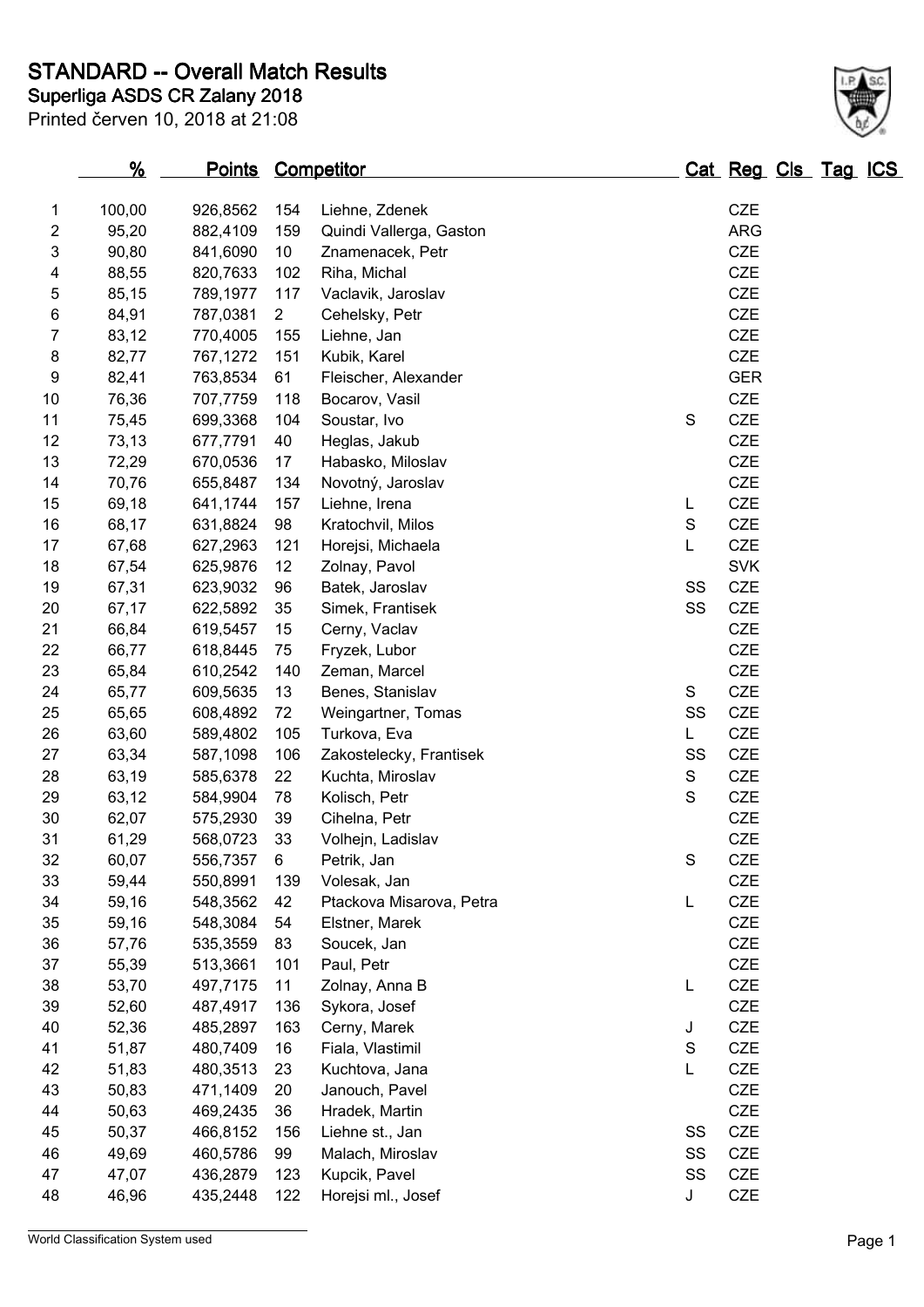**Superliga ASDS CR Zalany 2018 STANDARD -- Overall Match Results**

Printed červen 10, 2018 at 21:08

|    | $\%$  | <b>Points Competitor</b> |     |                    |    | Cat Reg Cls Tag ICS |
|----|-------|--------------------------|-----|--------------------|----|---------------------|
| 49 | 46.18 | 428.0475                 | 162 | Rehberger, Ivo     |    | <b>CZE</b>          |
| 50 | 46,03 | 426.6341                 | 119 | Jadrny, Milos      |    | <b>CZE</b>          |
| 51 | 44,88 | 415.9892                 | 131 | Foltyn, Karel      | S  | CZE                 |
| 52 | 42,93 | 397,9456                 | 100 | Naprstek, Martin   | SS | CZE                 |
| 53 | 42,88 | 397,4069                 | 93  | Svobodova, Marta   |    | <b>CZE</b>          |
| 54 | 36,58 | 339,0696                 | 164 | Vltavsky, Miroslav | SS | CZE                 |